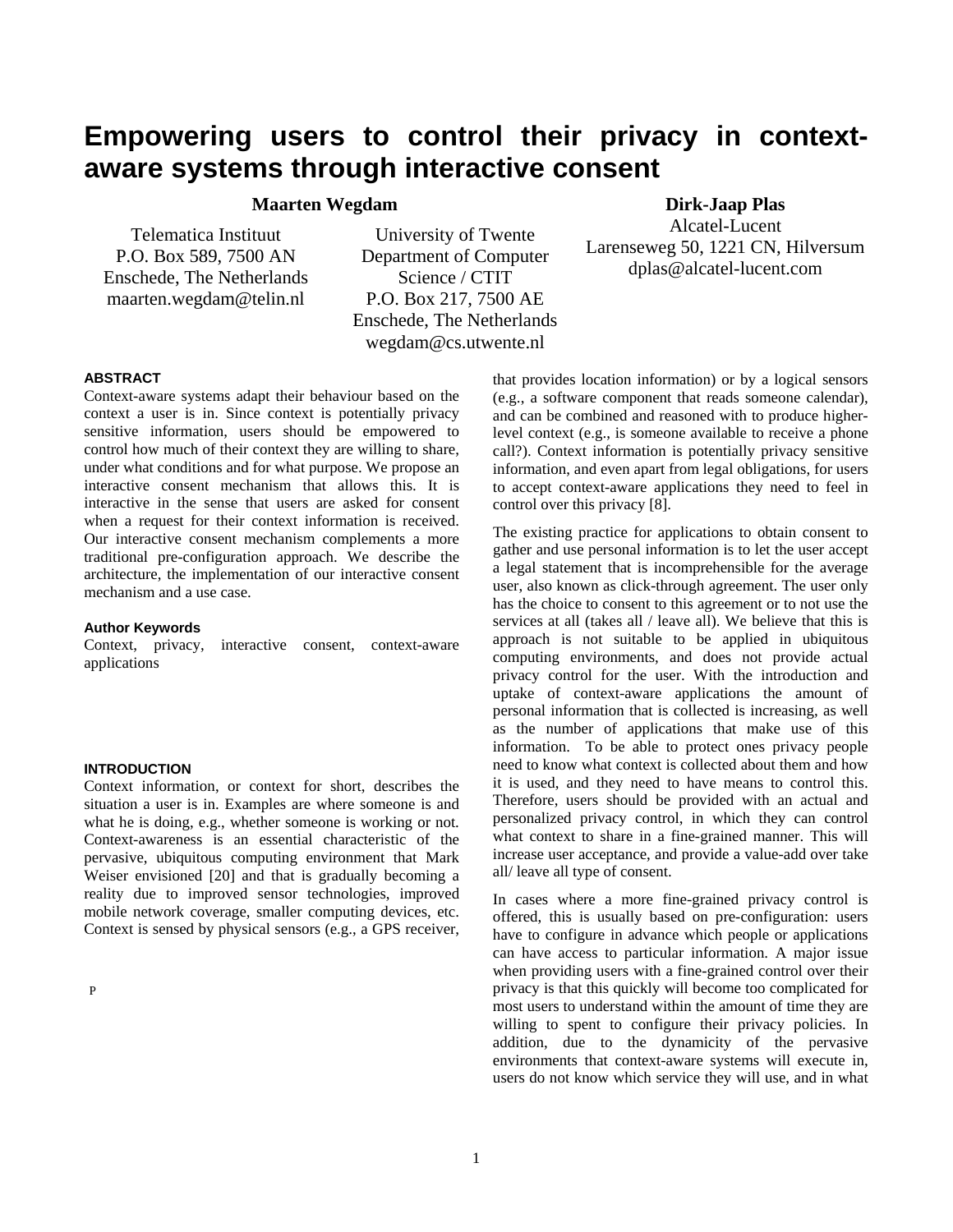context they will use them in. They can therefore not be expected to configure their privacy preferences in advance.

This paper proposes to use an interactive consent approach in which users are asked for their consent at the point in time some application or other user requests their context. They can then, at that point in time and thus given the context they are in, determine if they want to share this context with the requester. The obvious risk is that the users will find the consent questions too interruptive. We therefore made it possible for users to generalize their responses to also apply to a range of future consent requests, allowing the privacy enforcement system to incrementally learn their privacy policies. The interactive consent approach we propose in this paper is complementary to more traditional pre-configuration approaches.

Besides the interactive consent mechanism itself, a second contribution of the paper is a proof-of-concept prototype of this mechanism using mobile phones. This prototype is implemented as part of a context infrastructure for contextaware mobile applications. We describe a use case where we used this interactive consent prototype for a contextaware meeting scheduling application.

This paper is structured as follows. We first describe related work. Then, we analyze the issues with providing informed user consent, and propose our interactive consent mechanism. Next, we describe the architecture of our proofof-concept, followed by a use-case for our proof-of-concept prototype. We end this paper with conclusions and discuss possibilities for future work.

# **RELATED WORK**

The need for more insight and control on sharing of personal information, such as context information, in ubiquitous computing like environments, is confirmed by Petterson et. al [[17\]](#page-8-2). This paper maps legal privacy principles to human-computer interface (HCI) requirements. It proposes user interfaces for the user to simplify the process of obtaining consent and for the application to follow legal privacy principles and adhere to privacy legislation.

The work of Petterson et al. is based on the research conducted by the PISA project. The PISA project investigated user agreements for obtaining informed user consent. Patrick et al. describe their work in the PISA project [[15\]](#page-8-3). They acknowledge that the legal statements provided by applications are often long, complex and difficult for users to read and/or understand. They therefore introduce the concept of Just-In-Time-Click-Through Agreements (JITCTA). The main feature of JITCTA is not to provide a large, complete list of service terms but instead to confirm understanding or consent on an as-needed basis.

While the work described by Petterson et al. and Patrick et al. focuses on how to convey legal privacy statement following privacy principles, our work focuses at how personal information can best be protected in a contextaware environment. Patrick et al. assume that consent only needs to be requested when users are using applications themselves and that they are providing the personal information themselves, while in context-aware environments context information is constantly being collected. This requires another way to protect this information.

One commonly applied way for users to indicate to what extend they want to expose their personal information is by pre-configuring their privacy preferences or policies. However, there are a number of drawbacks with this approach, especially in context-aware and ubiquitous computing environments. Lederer et al. state that users do not like to spend much time on specifying their privacy settings [[10\]](#page-8-4). When they start using an application they are willing to configure their settings – although it should not be too cumbersome - but they do not like to do this on a regular basis. People therefore easily forget what they have configured, resulting in outdated privacy policies with possibly unwanted consequences.

A study by Beckwidth [[2\]](#page-8-5) shows that people not only forget what they have configured but also the fact that they are being monitored. People should be reminded to make sure that they stay aware that information on them is collected and about the consequences.

Cornwell et al. describe that people are unable to achieve high levels of accuracy when specifying their privacy preferences. Rules they had specified at the beginning of the experiment only captured their preferences 59% of the time. After revision, this number only went up to 65%. [\[3](#page-8-6)]. A possible reason for this is brought up by Nodder [[12\]](#page-8-7) who found that people cannot image the situations well enough when configuring their privacy policies, resulting in inconsistent observed behaviour. Another explanation is provided by Palen and Dourish, who state that privacy is an ongoing 'boundary definition process' [\[13](#page-8-8)]. Also Patil et al. [\[14](#page-8-9)] state that circumstances may change such that permissions defined yesterday are no longer applicable today. They are therefore in favour of increased system transparency to build trust. They argue that real-time feedback with a visual component may have a more significant impact on the awareness of people. Appropriate feedback mechanisms and interfaces need to be explored to further help users visualize their permission settings.

There are several papers that describe guidelines on privacy for context-aware systems. These guidelines provide requirements for our interactive consent solutions, but also illustrate the shortcomings of other solutions existing today. Lederer et al. describe a number of pitfalls when designing interactive systems with personal privacy implications based on the results of a user study [[10\]](#page-8-4). The ground for these pitfalls is that people should be able to understand what information is disclosed about them and the implications to one's privacy, and they should be able to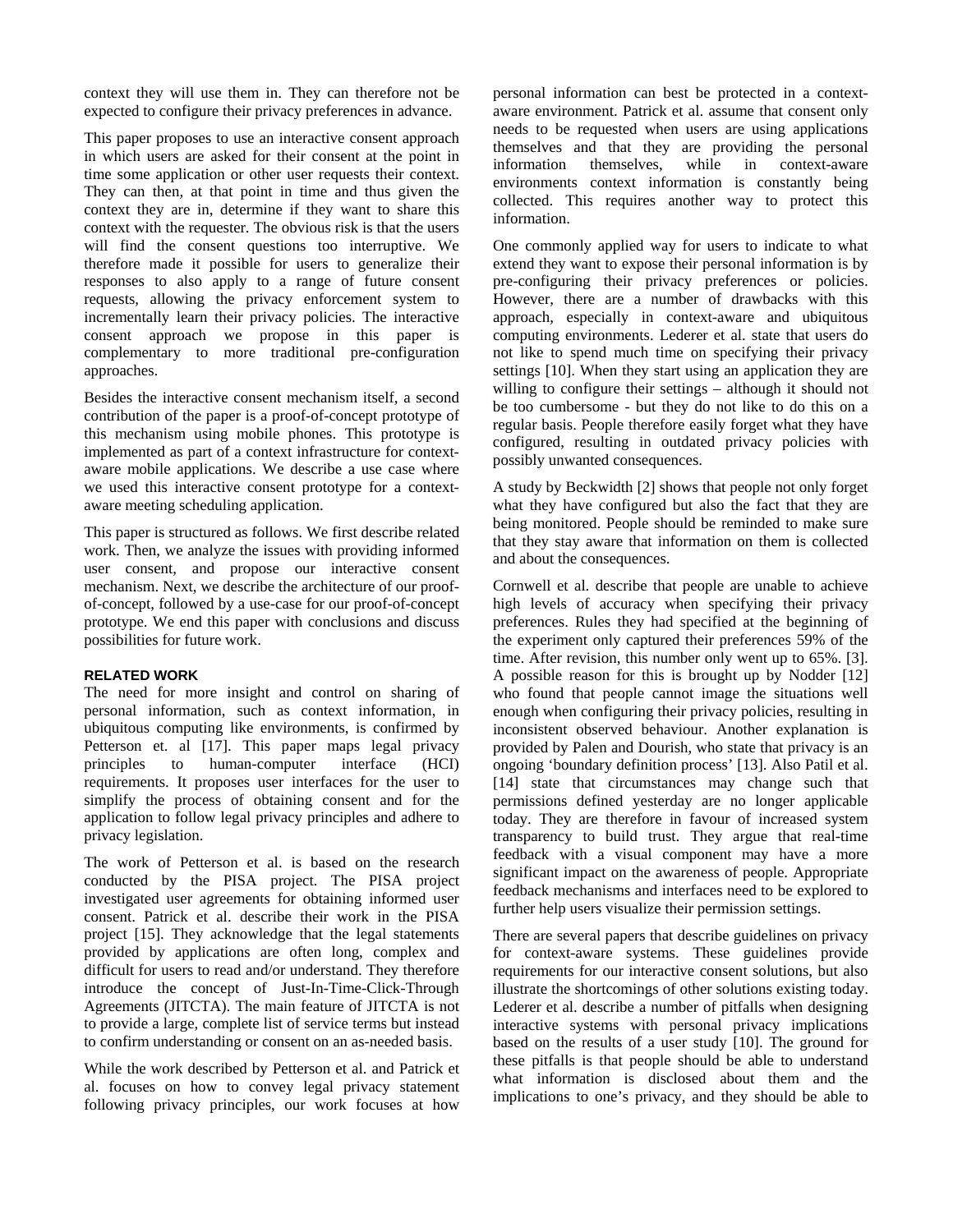configure their privacy settings using methods in a natural extension of the current design of these systems and the way people are used to handle them.

A paper by Langheinrich et al. [[9\]](#page-8-10) describes a number of guidelines based on a set of fair information practices as common in most privacy legislation in use today. These include amongst others:

- Notice people should be notified when personal information on them is collected, stored and further processed or exchanged,
- Choice and consent people need to have the choice whether to allow this and provide their explicit consent. and
- Access and recourse people should have access to what information is collected on them and what has been done with this data and have means to change or remove this personal information.

In a short paper Grudin et al. [[6\]](#page-8-11) provides an overview of different approaches for access control to context information, amongst which the interactive access control. The approach they describe resembles the interactive consent mechanisms we propose. However the paper does not provide much detail, and especially no design or prototype details on how to realize interactive access control.

Related work by our own group [\[11](#page-8-12)] describes a small user study to understand how users deal with privacy-sensitive information and if informed consent can be improved by an interactive approach. The (preliminary) conclusion is that users consider interactive consent supplemental to a preconfiguration approach, not replacing this. Another conclusion was that users want their privacy policies to be people or group based, contrary to context or activity based.

#### **INTERACTIVE CONSENT**

#### *Inherent choice between privacy and context*

There are Privacy Enhancing Technologies, especially in the area of anonymisation (e.g., [\[5\]](#page-8-13)) that can and should be used to make context-aware applications less privacy sensitive. However, for many applications users Privacy Enhanding Technologies cannot prevent that a choice needs to be made between a user's privacy or making an application context-aware. Categories of applications for which this applies are applications in which users are simply not anonymous, and social networking type of applications. A concrete example is a mobile health application for tele-monitoring of patient with epileptic seizures. If there is a seizure, the location of the patient needs to be shared with available and nearby caregivers. This application is useless without sharing the context (location, availability) in a non-anonymized manner.

#### *Personalized privacy by empowering users*

From literature we known that the willingness of people to give up some of their privacy depends on (i) how much someone trusts the receiver of the privacy sensitive information, (ii) the usefulness of the application and (iii) the privacy sensitivity of the information [\[1](#page-8-14)]. These three factors are very personal – what is useful to one person is not useful for another etc. Privacy policies should therefore be personalized. This means each user need to be empowered to control the privacy vs. context trade-off. When possible this should not be a take-all/leave-all policy, but a more fine-grained policy in which users can give consent to share part of their context information.

#### *Personalized privacy is context-aware*

The willingness of users to share context information is not only personal, but also depends on the context of the user. In fact, both the sensitivity of the context information as well as the usefulness of the context-aware application depends on the user context. For example, in case of an application in which context is shared between colleagues to facilitate contact, users may only willing to share their context (location, activity) with colleagues when their own context is "working" since otherwise (i) their location may reveal a private activity they do not want to share (privacy sensitivity of the information), and (ii) since they do not want to be contacted anyway by their colleagues when not working (thus no usefulness).

#### *Privacy management trade-off triangle*

We distinguish three contradicting requirements in the development of our privacy management solution for supporting informed consent (Figure 1).



**Figure 1 - The privacy management trade-off triangle** 

The solution should be *understandable*; users must understand what they give consent to, or put differently, the consent should be an informed consent. Users must be able to review their privacy policies, the access log of their personal information (respectively called potential and actual information flow in [[10\]](#page-8-4)) and be able to change their privacy policies. The solution should provide *fine-grained control*; users must be able to specify in detail under which conditions what context information may be released to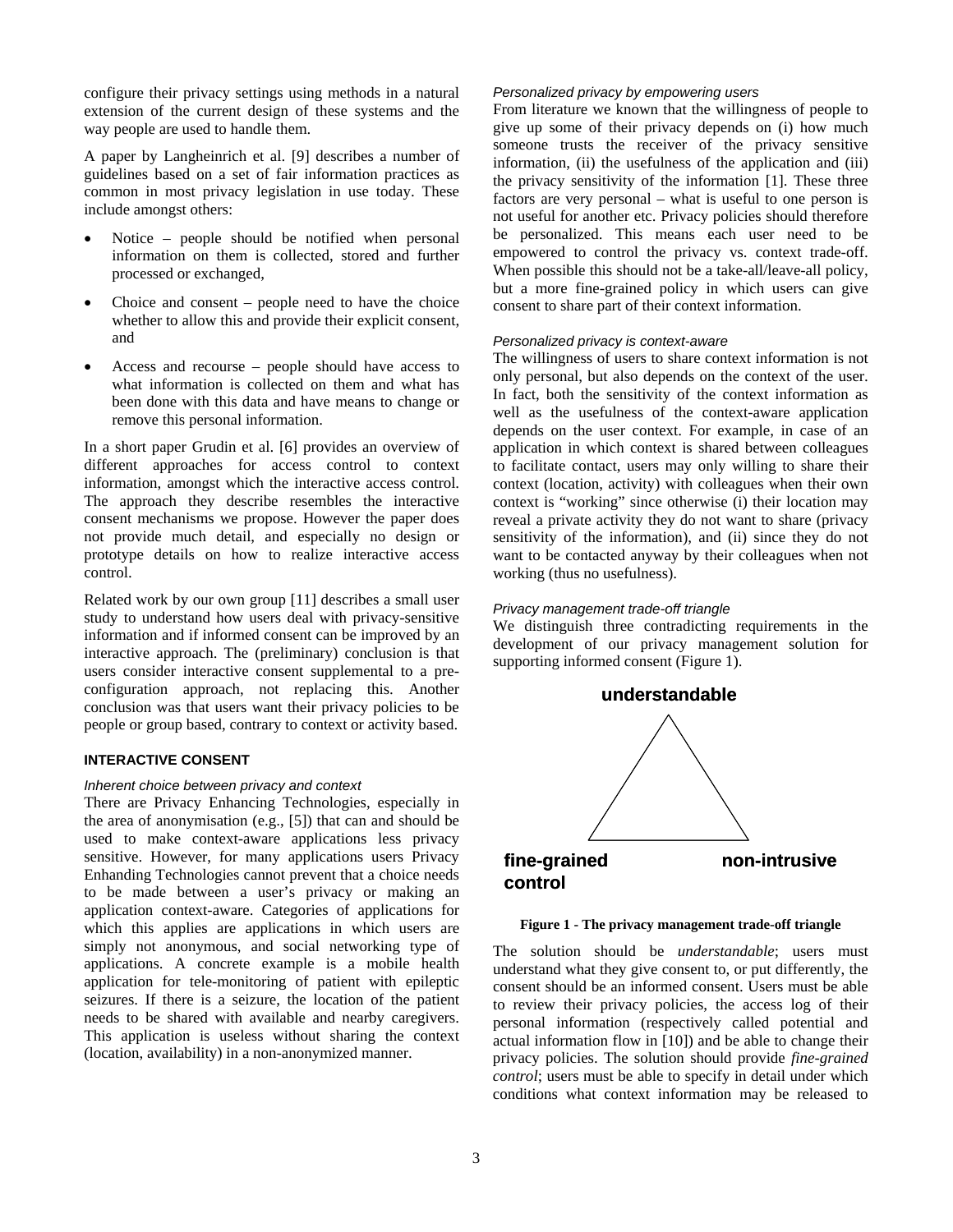who. Finally, the solution should be *non-intrusive*; users should not perceive it as annoying or interruptive by bothering the user too often, especially not if this is with repetitive consent questions or is done at inconvenient times. The challenge is that privacy management solutions cannot satisfy all three requirements since they are contradicting and therefore has to make a trade-off between these requirements. For example, fine-grained control adds complexity and thus reduces understandability, whereas asking for consent to share some context every time the system wishes to do so may be understandable and provide fine-grained control, but is too intrusive.

# *Our approach: interactive consent*

Summarizing the above, a solution is needed that provides users way to personalize their privacy consent for sharing context information, that solution needs to be context-aware itself, and should be a good compromise between understandability, fine-grained control and intrusiveness. The approach we propose in this paper is interactive consent, in which a user is asked for consent at the moment a request for context information is received. This means that users do not have to pre-configure their consent, which as we discussed in related work is a pitfall [\[10](#page-8-4)]. Preconfiguration is especially difficult due to the dynamicity of ubiquitous computing environments in which users will not know before hand which application they will use, and sometimes not even while using a context-aware application.

We discuss to what extend this approach addresses the three above contradicting requirements:

- *Understandability*: since a user is aware of the context he or she is in when the consent request is received, the user understands the privacy sensitivity of revealing this context, and can compare this with the usefulness of the application at that moment.
- *Fine-grained control*: the user can provide consent per context request, which is as fine-grained as possible.
- *Non-intrusive*: actually asking for consent every time some context request is received will very quickly be considered too intrusive for most if not all users. This is a major challenge for the interactive consent to be successful. To address this, we make it possible for users to give their consent for equal or similar context requests that may happen in the future. The simplest case is the "allow always" and "deny allows" options, but we also offer more sophisticated possibilities in which the user can provide what we call generalizations of the consent. Examples are "allow for all colleagues", or even "allow for all colleagues while I'm working". This allows the privacy enforcement system to gradually learn the user's privacy preferences. This is further discussed in the Architecture & Design section.

#### *Interactive consent vs pre-configuration*

Interactive consent supplements a more traditional preconfiguration approach [\[11](#page-8-12)]. This is because of the potential intrusiveness, because it is not suitable for all types of applications (e.g., emergency applications) and because users will need to be able to inspect and change consent (potential information) that he or she provided that is valid beyond the immediate consent request.

Applications for which interactive consent is suitable will typically have one or more of the below characteristics:

- *Complex service* for which users have complex privacy preferences, including services for which the user would want privacy policies that context-aware, and services that deal with social relationships (since social relationships are complex).
- *Service that will be forgotten or of which users are not aware* – for these types of service there is an increased risk that users do not or no longer realize that they gave consent, including service were other people can view a user's context, but not vice-versa (e.g., an employer that can check the context of employees), long-term services that are only used infrequently, or hidden services (the true ubiquitous or 'pervasive' type).
- *Highly dynamic services* so the user could not preprovision the privacy policy since she would not know this service or situation would occur beforehand. This includes cases where the receiver of the context changes (e.g., community type of services in which people can join the community without consent of the user), or where the privacy sensitivity of the context depends on the context (e.g., some user may want to share his location, but not when visiting a certain place), or a service that is used only one-time.

#### **ARCHITECTURE & DESIGN**

We implement our interactive consent mechanism as part of a context infrastructure. A context infrastructure is a middleware layer that facilitates development of contextaware applications by offering context management, context reasoning, privacy and other generic functionalities [\[18](#page-8-15)].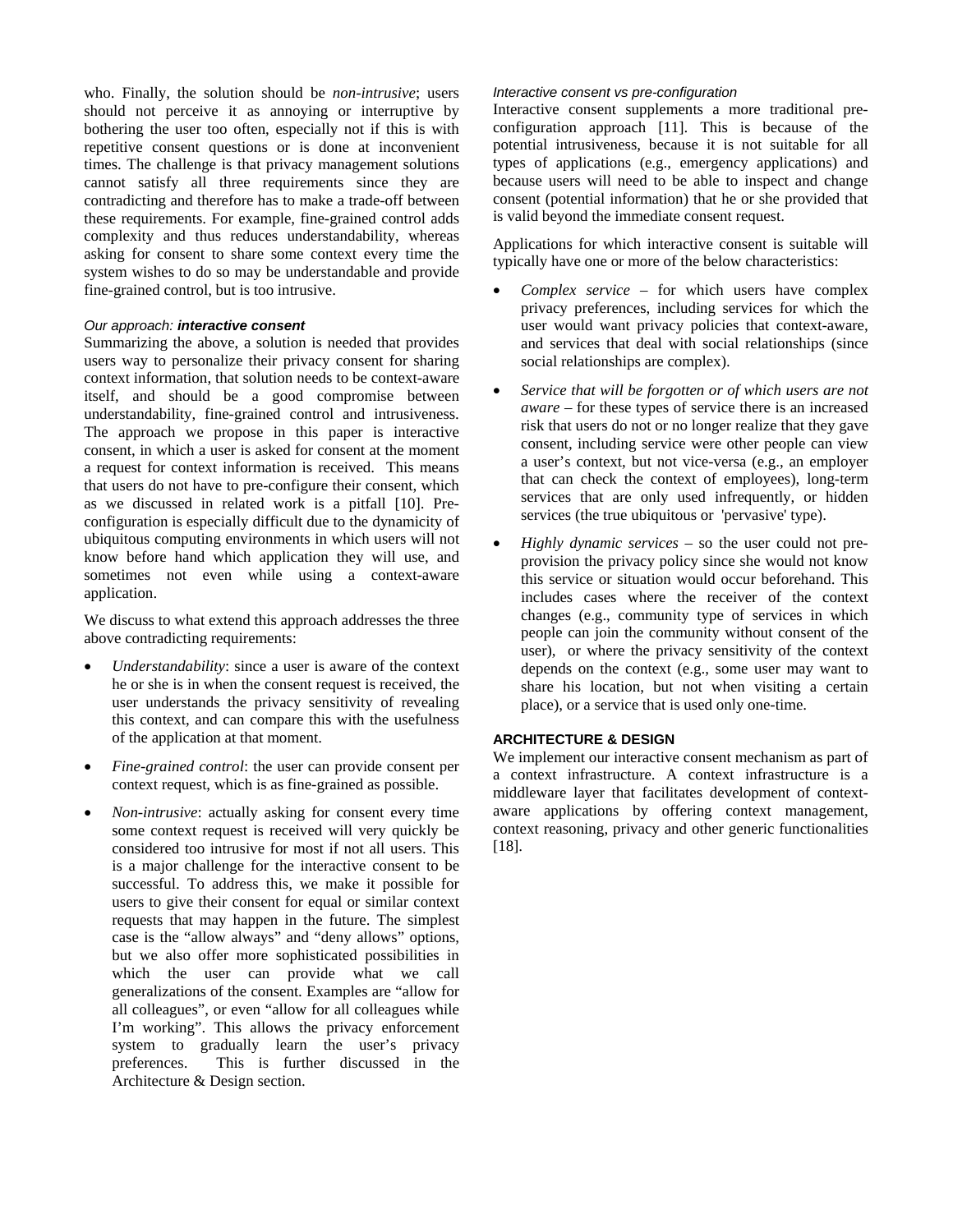

**Figure 2 - Architecture of context infrastructure** 

<span id="page-4-2"></span><span id="page-4-0"></span>[Figure 2](#page-4-0) provides a high-level layered view of such a context infrastructure. The context infrastructure collects context information from multiple context sources, and provides context-aware applications access to this information through request-response and subscribe-notify mechanisms. This context data can be raw or reasoned (i.e. aggregated or derived information). The context infrastructure provides access control based on personalized privacy policies.

The context infrastructure contains both a policy decision point as well as policy enforcement points for processing the privacy policies of the users.



**Figure 3 - interactive consent positioned in context architecture** 

<span id="page-4-1"></span>[Figure 3](#page-4-1) positions interactive consent in the context infrastructure. The policy decision point functionality is taken care of by the interactive consent server. When a request for context information comes in and the existing privacy policies don't provide a definite answer on whether or not to provide access, the user is asked for consent via the interactive consent client.



**Figure 4 - interactive consent message flow** 

[Figure 4](#page-4-2) illustrates all the steps that are taken in this process. User Alice uses a context-aware application (1) that requests context information of user Bob (2). The policy for accessing this information has been configured to be interactive. In this case the Context Management Service (the policy enforcement point) asks the Interactive Consent Server (the policy decision point) (3) that sends a request for interactive consent to Bob using the Interactive Consent Client running on one of Bobs devices (4,5). Bob can inspect the request and based on the information provided with the request can make a decision whether to approve, deny or ignore the request (6). The consent is passed on by the Interactive Consent Client and Server to the Context Management Service (7,8) that grants (in case of approve) or denies (in case of deny or ignore) access to the requested context information (9,10).

#### **Main architectural choices**

Above we described the main architectural components and a typically flow of interactions between them. Below we detail this by discussing how we addressed the main architectural challenges.

#### *Interact with users via their smart phone*

The interactive consent server needs to interact with user when his or her consent is required. This is done via the interactive consent client application. Since most people carry a mobile phone with them nowadays, we chose to implement the interactive consent client on a smart phone. Standard interaction mechanisms on mobile phone (typically SMS) are not sophisticated enough to implement interactive consent with, we there implemented a dedicated interactive consent client application. This client application registers with the interactive consent server and listens for incoming consent requests. When a request for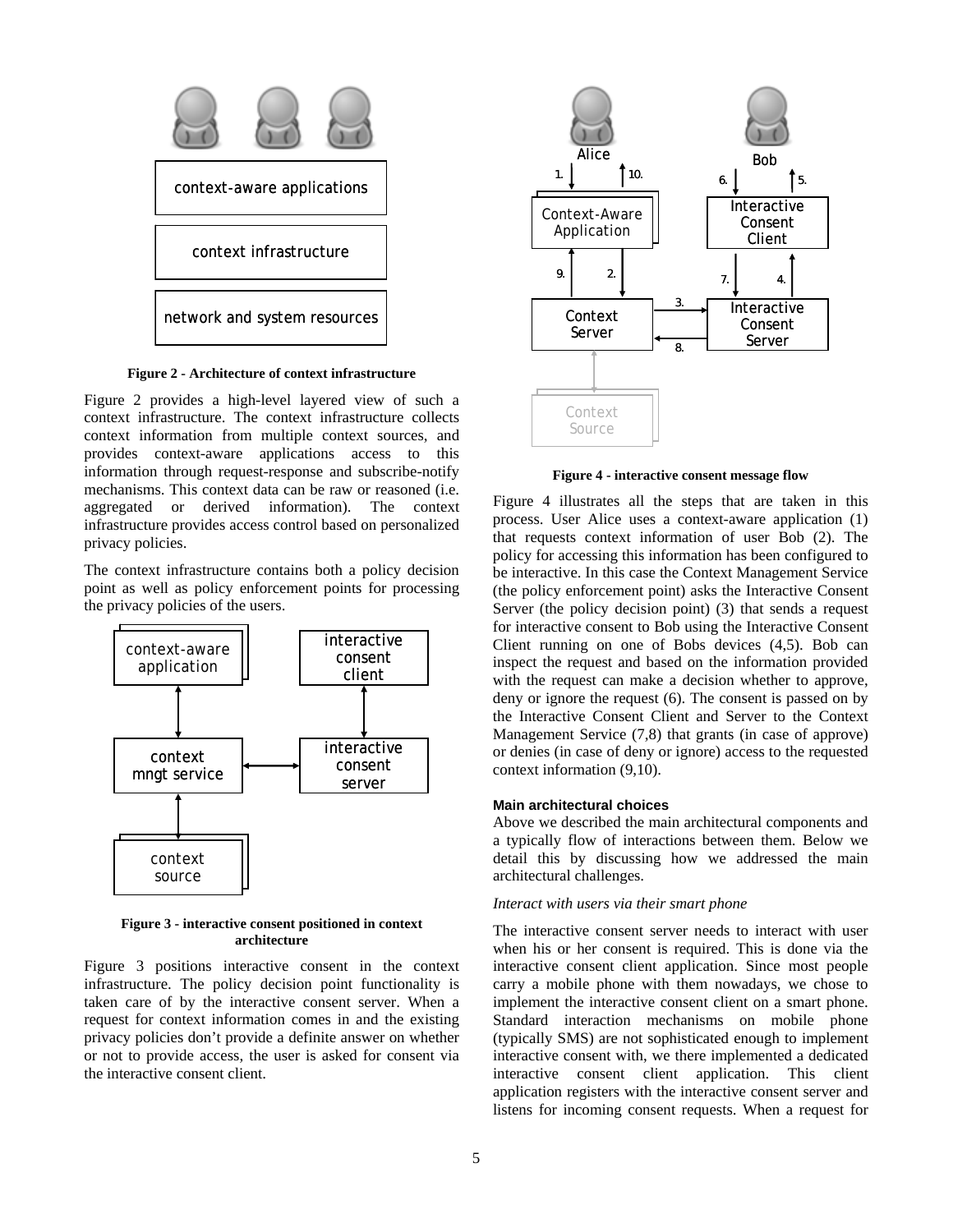consent comes in, the client application shows a notification to the user (see [Figure 5](#page-5-0)). The user can respond to the consent request, which will either grant or deny the requestor access to the information he asked for. The user can also simply ignore the consent request, in which the request will time out and access to the context information will of course be denied.

| 阿西别<br><b>Consent</b>             |
|-----------------------------------|
| Alice wants to know your location |
| O Allow                           |
| <b>⊙</b> Deny                     |
| More options                      |
|                                   |
|                                   |
|                                   |
|                                   |
|                                   |
|                                   |
|                                   |
| <b>Submit</b><br>Ianore           |

**Figure 5 - request for consent** 

<span id="page-5-1"></span><span id="page-5-0"></span>Some people argue that notifications should not be used and will be ignored by the user [\[16](#page-8-16)]. Other studies show that notifications are considered helpful by the user [\[7](#page-8-17)]. We follow the second strain of thought, arguing that whenever the user is presented with useful information and this does not happen too often (i.e., does not disturb the user), notifications are a good way to attract the attention of a user.

#### *Simple questions with option for more details*

As argued before, we want to offer fine-grained control but at the same time make it understandable. And we have to cater for people that want less or more fine-grained control. We chose to address this by offering a simple choice to the user, but with an option to get more details and possibilities for more fine-grained control if desired. The simple choice shows who is requesting the context, and what context information. This allows the user to decide whether he or she want to share the context based on the trust in the requester as well as on the privacy sensitivity of the information (i.e., the context requested and its value at that point in time), which as e.g., [\[12](#page-8-7)] has shown are important factors.

<span id="page-5-2"></span>[Figure 5](#page-5-0) already showed how the user initially is only presented with a simple question: "<requester> wants to know your <context information>, where <requester> is the name of the requester and <context information> can be any kind of context delivered by the context server, such as location or availability. [Figure 6](#page-5-1) gives an example of how user is presented with more details on the request if the user selects "More options". Details include with what application the requesting user is accessing the context, whether it is a one-time request-response or a subscription, how the requesting user was authenticated and what context information would be shared. This includes the quality of the context, since higher quality information typically is more privacy sensitive [\[19\]](#page-8-18). An obvious example of this is location: which building someone is in is more privacy sensitive than which city.

| Consent<br>価別                     |
|-----------------------------------|
| Alice wants to know your location |
| alice@domain.com                  |
| (authentication level: strong)    |
| $\mathbb{Z}$ did a single query   |
| of your location                  |
| (precision: at least 100m)        |
| <b>4 at 13-4-07 15:58</b>         |
| with Google Maps                  |
| Go to consent web site            |
| ◯ Allow                           |
| <b>⊙</b> Deny                     |
| More options                      |
| <b>Submit</b><br>nore             |

**Figure 6 - additional details** 

#### *Generalization of the answer*

To prevent that user are flooded with requests for consent each time someone enquires their context information, we have implemented a mechanism for minimizing the number of consent requests by generalizing the consent responses.

| <b>Consent</b><br><b>MARKETIN</b>       | <b>Consent</b>                               |
|-----------------------------------------|----------------------------------------------|
| Alice wants to know your location       | Alice wants to know your location            |
| O Allow                                 | Allow                                        |
| <b>⊙</b> Deny                           | O Deny                                       |
| <b>Conditions</b>                       | <b>Conditions</b>                            |
| $\circledcirc$ valid until end of today | ⊙ valid until end of today                   |
| Also deny for                           | tomax rate: once                             |
| $\Box$ other people                     | max precision: 500m                          |
| $\Box$ requests for regular updates     | $\Box$ only with symmetric consent           |
| $\Box$ other information                | Also allow for                               |
| $\Box$ other applications               | $\Box$ other people                          |
|                                         | $\triangledown$ requests for regular updates |
|                                         | $\Box$ other information                     |
| <b>Submit</b><br>Ignore                 | <b>Submit</b><br><b>Ignore</b>               |

**Figure 7 - generalization of consent responses** 

Instead of allowing or disallowing one person access to one particular piece of context information, the user can also choose to allow or disallow (see [Figure 7\)](#page-5-2):

- more people to have access to this information
- the information to be shared multiple times
- access to more information than requested
- access to this information through other applications.

This can greatly reduce the number of consent requests.

The issue remains what generalizations to propose to the user. As the study from Patil et al. shows [\[14](#page-8-9)], default settings are okay in 80% of the cases. There is no reason to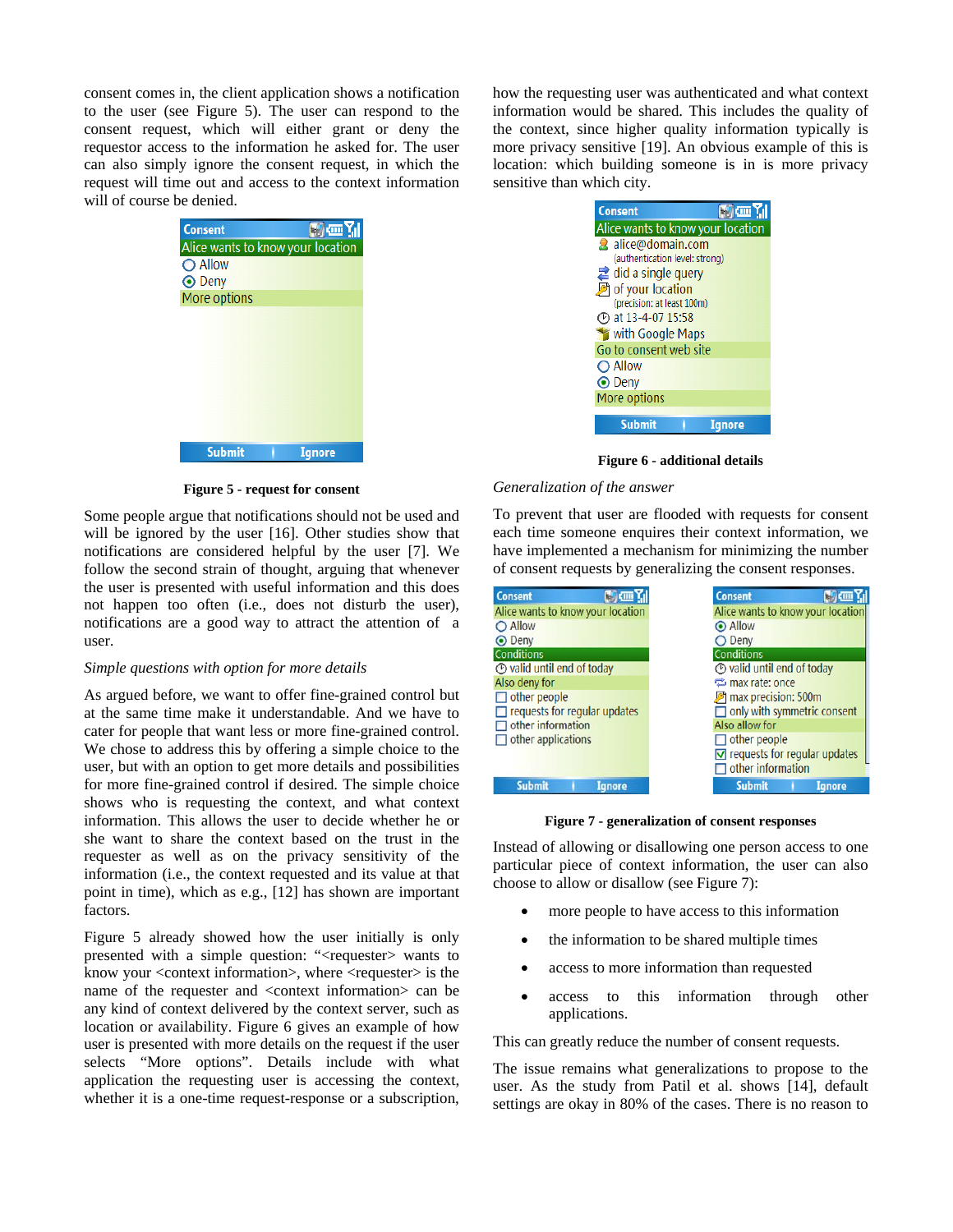assume that this would not apply for the generalizations people want. We therefore expect that in most cases users will accept a default generalization that is proposed by the consent server.

#### *Polite blocking*

Since denying access to context may be considered 'rude', we adapt the 'polite blocking' concept. This means that a requester of context will simply be told the context is not available, independent of whether this is the case because there is indeed no context source that can provide this information, or if the context owner has not given their consent. In case of subscription based interactions between application and context infrastructure, the context requester will simply never get an update of the context.

# *Expiry of the privacy policies*

Several studies have indicated that it is not only hard for users to pre-configure privacy policies correctly (e.g. [\[4](#page-8-19)]), but the validity of privacy policies also decreases over time. Palen et. al [\[13\]](#page-8-8) write that "privacy management is not about setting rules and enforcing them; rather, it is the continual management of boundaries between different spheres of action and degrees of disclosure within those spheres" [5]. In other words, the relationships with other people and the extend to which people would like to share personal information in particular situations changes over time. We therefore introduced an expiry time for each provided privacy policy, which the user can specify with each consent response that is valid for more than once. When a privacy policy has expired the user is automatically triggered again when the associated context information is requested again.

# *Request-respond vs subscribe-notify*

When an application requests context information from the context infrastructure it can do this via a request-response or via a subscribe-notify interface. In the latter case, the application will be provided with notifications when the context changes (or in a fixed interval). For requestresponse the user is straightforward when to ask for consent: when the request is received. For subscribe-notify however there are several possibilities: when the subscription is received or for each individual notification.

<span id="page-6-0"></span>Since there is no obvious best choice, we decided to design the interactive consent to do both. When a subscribe message is received, we send a consent request to the user to which the user can decide to either grant one time access or to allow the application to get notifications when the context information has changed, in addition to the generalization as described above. By providing an expiry time, the user is able to allow the application to be notified of context changes only for a limited time period. The user can also indicate the maximum rate at which applications will be notified about context changes.

To be able to notify the applications on context changes, the context management service needs to be notified by the context sources itself. It therefore needs to register with or actively poll the context sources. Privacy policies ensure that privacy sensitive information is not disclosed, effectively discarding information produced by the context sources and wasting communication and processing resources. The collection of context information by the context management service from the context sources needs to be carefully thought through to find an optimal solution. A trade off needs to be made between the flexibility of privacy policies and the impact this has on the collection of the required context information. Interactive consent does not provide more flexible privacy policies but enables more dynamic privacy policy management, which also adds to this complexity.

## **USE-CASE**

To validate the concept of interactive consent, and to determine its limitations, we have used it in a context-aware application called C-Meeting. C-Meeting stands for Context-aware Meeting, and makes regular Outlook™ meetings context aware by informing the meeting participants if the other participants are already at the meeting location, and if not, if they are travelling towards the meeting location and will arrive on time. [Figure 8](#page-6-0) gives an overview of the C-Meeting application architecture, and a typical flow of interactions between the main components.



**Figure 8 - C-Meeting architecture** 

A *meeting organizer* can schedule a C-Meeting by scheduling a regular Outlook™ appointment with the category 'C-Meeting'. When the meeting request is sent (1) to a *meeting participant* a url is added to the request providing access to additional (context) information related to this meeting. Also a privacy statement is included that informs the participants that this is a context-aware meeting. The *C-Meeting application server* is notified of each participant that accepted the C-Meeting invite (2 & 3). Shortly before the meeting (15 minutes) any participant can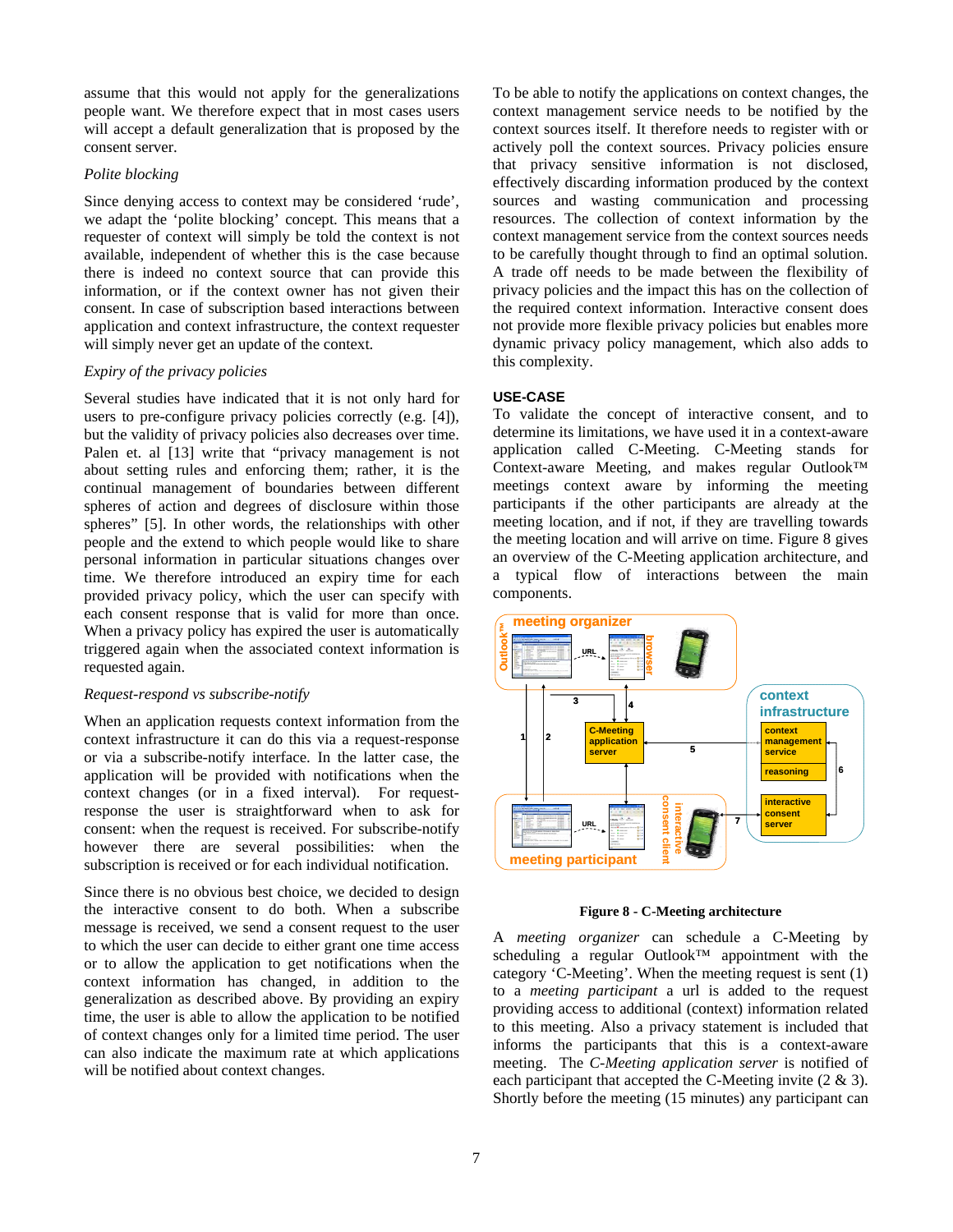view the likelihood of the other participants are at the meeting location (4). The C-Meeting application server asks the *context management service* for the relevant context information (5). Before sharing this information with the C-Meeting application service the context management services checks with the *interactive consent server* if the user has consented to this (6). The interactive consent server sends a consent request to the *interactive consent client* if the user has no stored privacy policy to cover this context request (7).



**Figure 9 - C-Meeting user interface** *(anonymized)*

<span id="page-7-0"></span>[Figure 9](#page-7-0) shows the user interface of the C-Meeting application. For each of the participant (that have accepted the meeting request), the likelihood of that participant to be at the meeting location on time is indicated using 'traffic light' icons. By clicking on the small map icon on the right, participants can get a map showing the current location of the other participants.

The 'traffic light' icon is based on a prediction based on travel patterns (GSM cell ids), and has certain probability associated with it. Details on how this reasoning functionality works are out of scope for this paper. The probability is reflected in the text next to the icon. Based on the probability the likeliness of someone coming to the meeting location can be probably, maybe or probably not.

In this use-case, we can distinguish two different types of consent that we need:

- 1. When the meeting invite is received, and users have to consent if other participants can view their likelihood to be on the meeting location in time (including estimated-time-of-arrival)
- 2. When another meeting participant wants to view their actual location (only possible shortly before and during the meeting).

For the first type we found that our Interactive Consent mechanism was not the best solution. If one of the participants would open the C-Meeting user interface this would trigger consent request to all participants, which would be too intrusive. In addition, we expect that users will not consider the context information that is shared very privacy sensitive (i.e., if you are already at the meeting location, and if not, if you are travelling towards the meeting location and your estimated time of arrival). We therefore choose to make the consent here part of each meeting invite instead: this explicitly states the privacy consequences, and by accepting the meeting invite the user consents to this.

For the second type we did use our Interactive Consent mechanism. This is because the current location will be considered privacy sensitive information for most people. When one of the participants thus clicks on the map icon of another participant, this participant receives a interactive consent request (see previous section for screendump examples).

The C-Meeting application has been used over a period of 6 months by a small user group. A problem with the user experience of the interactive consent was that even if the user who's consent was requested would allow this, it takes too long from the perspective of the requesting user. Consistent with our polite blocking choice, the requesting user also does not know how to wait, since if we do not show a map this could be because the requesting user did not give their consent yet, or disallow access or because the location is unknown.

## **EVALUATION & CONCLUSION**

Users should be offered personalized way to privacy control who can access their context, at what quality, and under what conditions. Interactive consent complements preconfiguration approaches to empower the user to have such control. Our interactive consent mechanism obtains explicit, informed consent from the user at the moment that context is requested. Benefits of this over pre-configuration approaches are improved understandability and fine-grained control because (i) the user is better aware which (context) information he or she consent to sharing, (ii) the user can better determine of usefulness of the application outweighs the lost of privacy given the context at that point of time and (iii) the consent can be provided at a per-contextrequest granularity.

The major disadvantage of our approach is the potentially unacceptable intrusiveness due the interruptions caused by the consent requests. To prevent this, we:

- Allow consent replies to be valid for longer periods, i.e., also for future context requests, thereby building up the privacy policies to enforce.
- Allow consent replies to be generalized, e.g., to apply to all colleagues and not only to the colleague who request some context.